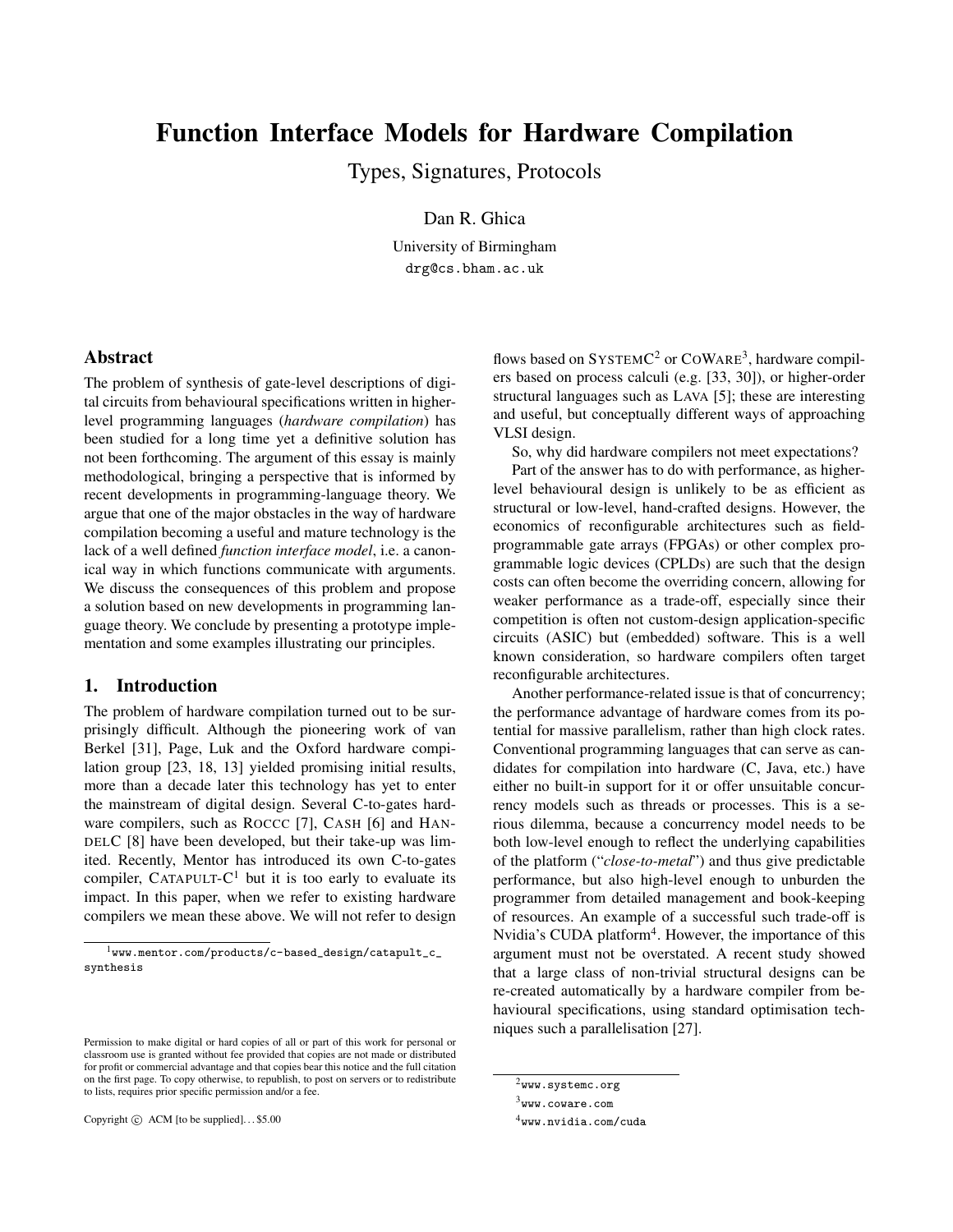While the arguments above carry some strength and reflect the conventional wisdom on the topic, we will argue that we must look deeper in order to discover the key problems that beset hardware compilation, and to find ways to address them. In this essay we propose that one such key problem is the lack of canonical function interface models (FIM). We will briefly examine their traditional role in software compilation and operating systems, and explain the possible reasons for their absence in hardware compilers. We also propose a simple but non-trivial FIM, illustrating it with several typical examples and explain how such FIMs can be canonically designed.

§

In modern programming-language theory the notion of *type* is paramount. Beyond just classifying *data* in various categories such as integers, floating-point, strings, etc., types fill a much more fundamental role. It is difficult to give a better summary that does justice to the importance of types than Robert Harper's<sup>5</sup>:

*Over the last two decades type theory has emerged as the central organizing framework for the design and implementation of programming languages. Type theory (the study of type systems) provides the theoretical foundation for safe component integration. In the words of John Reynolds, "a type system is a syntactic discipline for enforcing levels of abstraction". By* syntactic *we mean that the type system is* part of the program*, rather than purely in the mind of the implementer. By* discipline *we mean that* type restrictions are enforced*; ill-typed combinations are ruled out by the type system. By* levels of abstraction *we mean the clean separation between conceptually distinct data objects that may, in a particular program or compiler, have the same or similar representations.*

*Implicit in this definition is an important principle:* the power of a type system lies as much in what it precludes as what it allows*. The most powerful type system of all is the one that rules out all programs. However, such a type system, while surely preventing safety violations, is hardly very useful. The goal of type system design is to* increase expressiveness *by admitting useful programs,* but without compromising safety*.*

We will see in the following how type systems are indeed essential in hardware compilation of programming languages because of the special challenge of "safe component integration" in hardware, as opposed to software.

## 2. Function interface models

Functions and related concepts (procedures, methods, subroutines, etc.) are the main mechanism for implementing *ab-* *straction* in a programming language. The importance of using functional abstractions lies at the core of any good programming methodology and its benefits have long been established. Functions play a fundamental role in the operation of a conventional stored-program computer and they were in fact a feature of the first such computer, the EDSAC [34]. Except for very early models such as the HP 2100, microprocessors always supported function call in their instruction set directly (e.g. Intel's x86) or at least provided instructions for stack management, meant mainly to implement function calls (RISC architectures).

All three initial major modern programming languages (FORTRAN, LISP, COBOL) provided support for functions, albeit sometimes in a clumsy or limited way. Of the three, the most advanced support for functions is found in LISP. Not only does it support *higher-order* functions (functions that take functions as arguments) but it also introduced the new concept of a *Foreign Function Interface*: a way for a program written in LISP to call functions written in another programming language. This idea was adopted by all subsequent programming languages that had mature compilers, under one name or another<sup>6</sup>. A special and privileged position is that of the C programming language; because of the close relationship between C and the operating system its own calling convention is usually implemented directly by the OS and is called the *Application binary interface* (ABI).

One of the decisions of the C and Unix designers with the farthest-reaching consequences was to make the details of the calling convention public [16]. The positive effects of this decision cannot be overstated, as it massively improved the interoperability of applications by opening the OS functionality to other programming languages and by facilitating support for stand-alone language-independent libraries.

In this paper, to avoid ambiguity, we introduce the terminology of *function interface model* (FIM) to encompass the closely-related issues of the FFI and ABI.

#### 2.1 FIMs and hardware compilation

It is taken as a given that stored-program computers must offer well-defined FIMs. It is inconceivable to design a modern operating system or compiler if this fundamental requirement is not met. On the other hand, in the world of hardware the concept of a FIM simply did not arise. The netlists (boxes and wires) that are the underlying computational models of hardware languages are not structured in a way that suggests any obvious native FIM.

The abstraction mechanism common in hardware languages such as Verilog or VHDL, the *module*<sup>7</sup> , is a form of placing a design inside a conceptual box with a specified interface. This does serve the purpose of hiding the implementation details of the module from its user, which is one

 $5$ www.cs.cmu.edu/~rwh/research.htm

<sup>6</sup> In JAVA it is called the *Java Native Interface* (JNI).

<sup>7</sup>Not to be confused with "modules" as encountered in programming languages such as ML.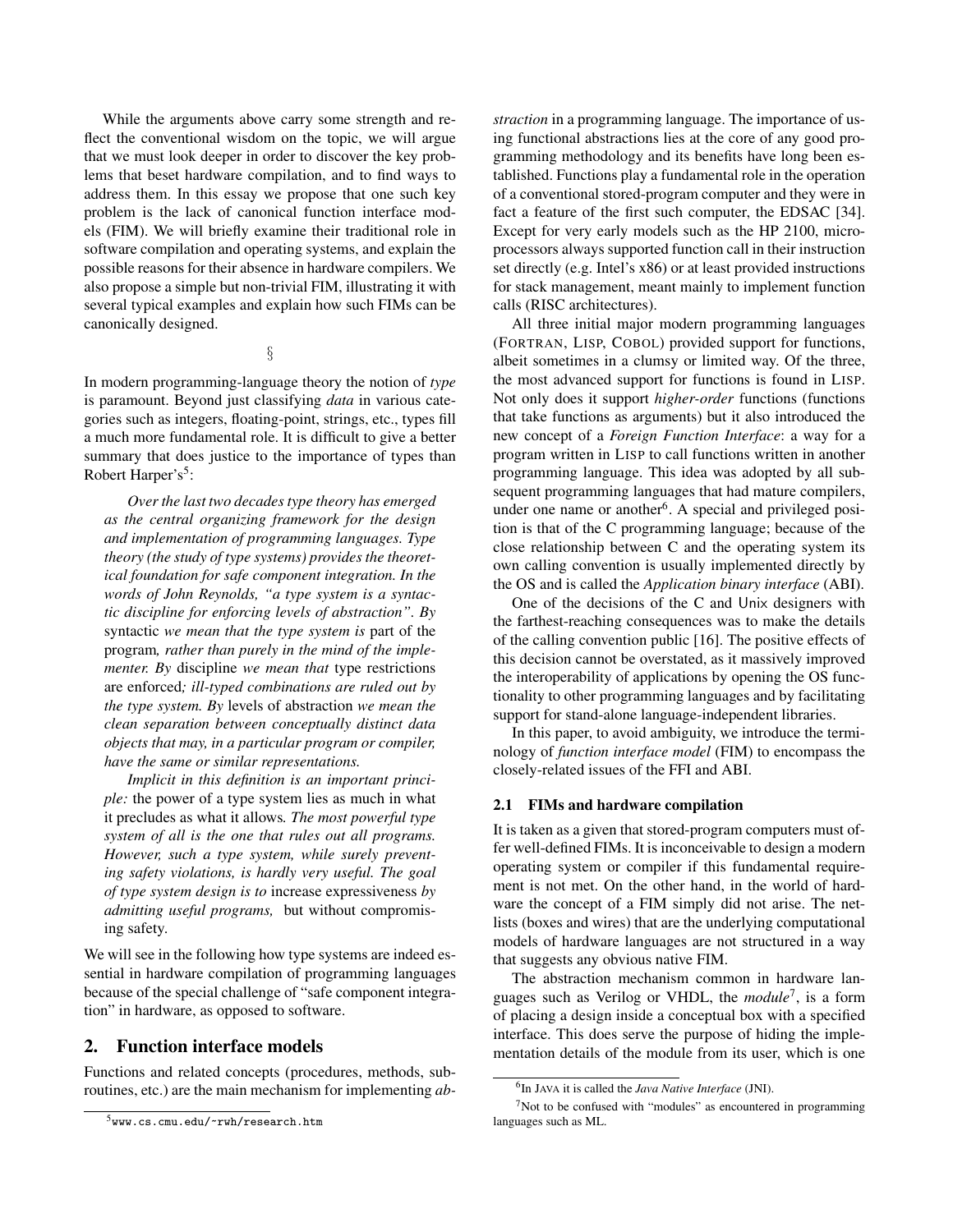of the main advantages of abstraction. However, a module is a less powerful than functional abstraction as found in programming languages in several significant ways:

- 1. Modules are always *first order*. A module can only take data as input and not other modules; in contrast, functions can take other functions as input.
- 2. Modules must be explicitly instantiated. The hardware designer must manually keep track of the names of each module occurrence and its ports, which must be connected explicitly by wires to other elements of the design. In contrast, the run-time management of various instances of functions is managed by the OS (using activation records) in a way that is transparent to the programmer.
- 3. Sharing a module from various points in a design is not supported by hardware design languages. The designer must design ad hoc circuitry, such as multiplexers or demultiplexers and ad hoc protocols to achieve this. The lack of language support for sharing makes this a delicate and error-prone task.

These limitations may seem inconsequential, and in a certain sense they are so. They are not limitations on the expressiveness of hardware design languages or the performance of the circuits synthesised. However, the impact of these limitations becomes more serious as designs become more complex. For the design of, say, an adder the limitations above are irrelevant. But if the design is an implementation of a complex algorithm that uses many instances of the same kind of modules, interacting in non-trivial ways the burden of micro-managing modules and ports and the inability to use generic algorithms such as map-reduce, which are inherently higher-order, can become extremely taxing. The burden of managing sharing is also substantial, and the conventional solutions to this problem, such as bus or network-onchip (NOC) architectures, are complex, heavy-duty and not provided with language-level support.

Generally, existent hardware compilers are not built around well-defined FIMs. What would be the unthinkable in the world of software compilation is the norm in the world of hardware compilation. But this is not entirely surprising, considering the fact that hardware does not have a "native" FIM to offer. Its absence damages the usability and the performance of the compilers, imposes restrictions on interoperability and prevents library support.

Let us briefly consider how functions are managed in the hardware compilers mentioned earlier.

ROCCC only supports functions via *inlining*, i.e. the textual substitution of the body of the function at the point of call. This on-the-cheap solution to the problem of functional abstraction has a serious problem: it makes sharing of resources impossible. Inlining is a compiler optimisation that targeted to a conventional computer is sometimes justified, trading off better execution time for increased program size. However, from a hardware compilation perspective it is inefficient as it amounts to the reinstantiating the module implementing the function every time it is called. The example that illustrates the failure of this approach best is compilation of floating-point programs: the circuits implementing floating-point operations are expensive and the requirement to re-instantiate multiplication or division every time they are used cannot be satisfied. The hardware-compilation of floating-point programs is impossible if these elementary circuits cannot be shared in the program.

- CASH proposes a token-based mechanism that allows the implementation of a function to be shared, therefore avoiding the need for re-instantiation. The token-based mechanism is powerful enough to support recursive functions, which is expressive but inefficient. This is a promising approach, and the token-based mechanism represents a genuine FIM. The problem with this approach, inspired by tagged-token data-flow [3], is that it is unnecessarily heavy-duty. The management of the tokens require sophisticated circuitry and access to an external RAM for each function call. This is likely to be expensive in both time and foot-print, and frequent RAM access represents a bottleneck for concurrency. A beta version of the compiler has been announced but is not available yet, so we can only speculate regarding the performance penalty that must be paid in overheads for this token-based mechanism.
- HANDEL C seems to provide static support for functions. The details of the FIM are not disclosed by CELOXICA but evidence can be seen in the generated HDL. Unfortunately, the simultaneous support for sharing and concurrency in the absence of a type system that would control such behaviour leads to some surprising race conditions. For example the execution of the concurrent statement par  $\{x=f(1); y=f(0)\}\$  always stores the same values in registers  $x, y$ , regardless of what function  $f()$ computes. The reason is that the simple-minded run-time sharing of the implementation for f() causes a race condition on its shared inputs. Having a race condition even in the absence of side-effects is too surprising for a conventional programmer and it must be considered a serious defect in the design of the language. It is not a defect in the implementation of the language because the HAN-DEL C manual warns that such race conditions may occur. But, concurrent programming, difficult enough as is, becomes almost impossible when confronted with such recondite sources of racing behaviour.
- CATAPULT C and a score of other commercial compilers are difficult to asses. The system is a closed one, and Mentor does not publish the details of the support it provides for functions in its technical literature<sup>8</sup>. Even

 $8$ www.mentor.com/products/esl/techpubs/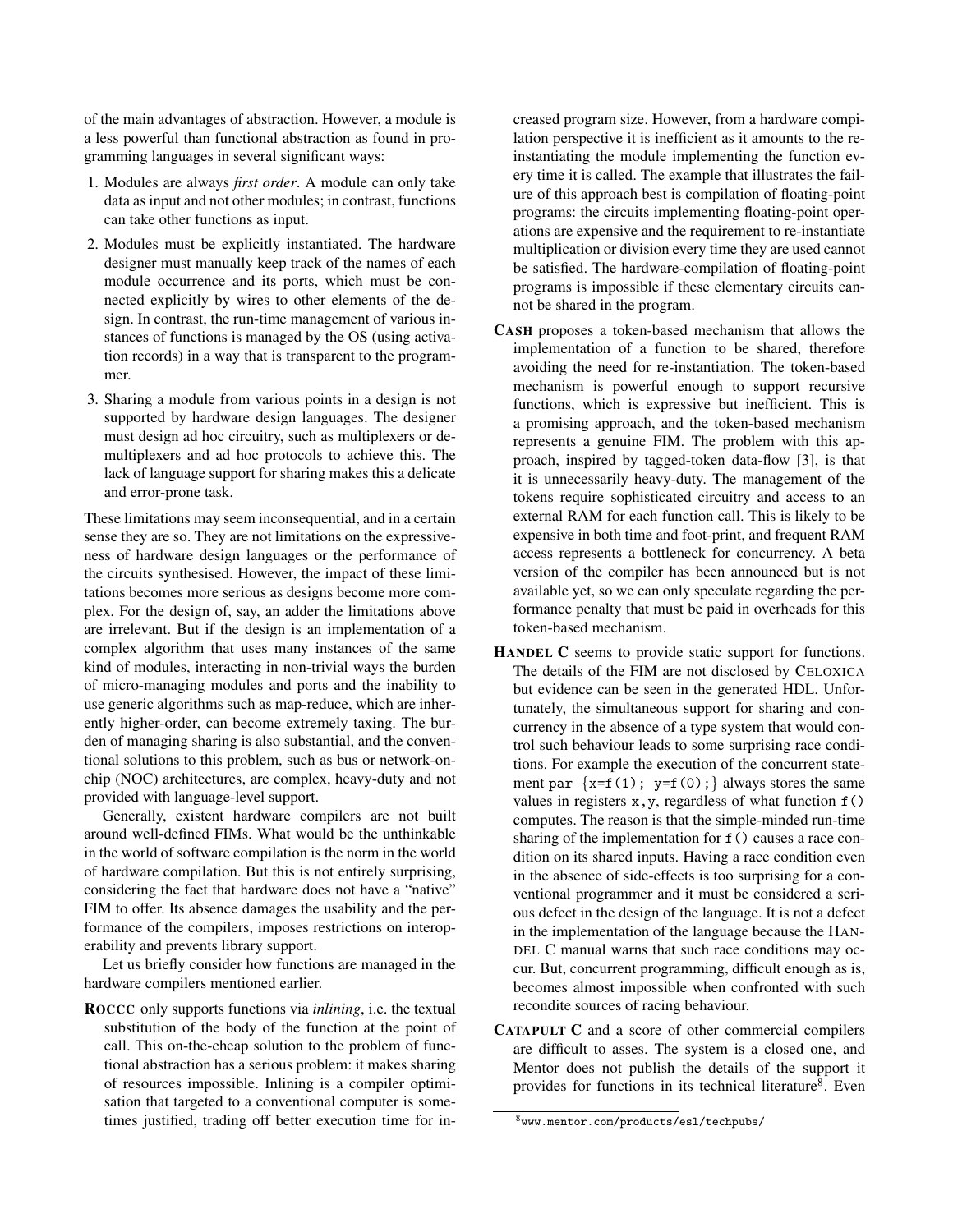if such languages do have internally a well-defined FIM the fact that it is undisclosed still represents a significant barrier to interoperability and run-time support.

The closest correspondence to a FIM in hardware is the concept of *bus*, a mechanism for establishing *logical* connections between several components using the same set of wires. High-performance bus architectures such as ARM's  $AMBA<sup>9</sup>$  or IBM's CORECONNECT<sup>10</sup> are marketed as especially relevant for "*systems-on-chip*" (SoC) designs, as a way of managing complexity and reduce design cost and time. The aims of using a bus architecture are similar to those of using FIMs, but the techniques involved are substantially different. Whereas a bus is a *global* mechanism of *communication* between components, a FIM is a *local* mechanism for providing access to a component. Therefore, bus protocols are complex and layered, more similar to network or distributed-communication protocols. They can handle transmission delay, transmission errors and transactions. In comparison, the FIMs assume perfect, instantaneous (synchronous) communication between components. As a result, interfacing components using a bus requires high overhead and is potential bottleneck for parallelism, whereas managing the FIMs requires typically very low overhead and has some support for parallel access. Buses work best at the architectural level, to connect large components over long distances (e.g. across the boundaries of a chip or of a board) whereas FIMs are meant to handle local connections, with low overhead, low latency (at most one clock cycle in our prototype compiler) and high throughput.

A further elaboration of the concept of bus is the so-called "*network on chip*" architecture, which makes communication between components even more network-like. For complex applications such as SOC it can be a notable improvement in functionality over the simpler bus technology, but at a correspondingly increased cost [17].

## 3. The design of a hardware FIM

The previous section looked at the state-of-play in hardware compilation. Hopefully the reader will have accepted the basic point that well-defined FIMs are important and useful and it is next to impossible to imagine a mature compiler without them. From here on we will propose a way to derive hardware-friendly FIMs in a canonical way using some recent developments from programming language theory.

It is a well-known fact that relying on the primitive concepts of *channel*, *event* and *communication* makes process calculi good intermediate abstractions for hardware, and refining processes into hardware-level representation has been extensively studied [32]. On the other hand, there has been significant research work regarding the encoding of (prototypical) functional programming languages into process calculi [19].

Game Semantics [1, 15] is a process-calculus-like model for programming languages introduced in the mid-90s, which proved to be extremely successful at giving precise interpretations for a variety of languages, thus solving longstanding open problems in the theory of programming languages. Process calculi are versatile but have little structure, whereas game semantics encapsulates the right mathematical structure needed to interpret programming languages. Like process calculi, it is event-oriented and can be refined into hardware.

Therefore we propose the following methodological principle:

PRINCIPLE 1. *Hardware compilation of programming languages via game semantics is a natural approach based on solid foundational results.*

In the design of the FIM we will consider the following key topics: the static aspects of the FIM, the dynamic aspects of the FIM, and language-level support for FIM compliance. To give focus to our presentation we will use a particular language as a case-study, with the following defining features: a functional fragment based on the affine lambda calculus, combined with the simple imperative language (locallyscoped block variables, iteration, branching), with boolean variables only<sup>11</sup>. This language is a simplified version of *Syntactic Control of Interference* (SCI), a language which has been studied extensively [24, 25, 21, 20].

The primitive types of the language are commands, memory cells and (boolean) expressions:  $\sigma ::= \text{com} \mid \text{cell} \mid \text{exp}.$ Additionally, the language contains function types and products:

$$
\theta ::= \sigma \mid \theta \times \theta' \mid \theta \to \theta.
$$

What is peculiar about the types above is that pairs of terms *may* share identifiers but functions *may not* share identifiers with their arguments. Terms have types, described by typing judgments of the form  $\Gamma \vdash M : \theta$ , where  $\Gamma = x_1 :$  $\theta_1, \ldots, x_n : \theta_n$  is a variable type assignment, M is a term and  $\theta$  the type of the term.

$$
\frac{\Gamma \vdash M : \theta}{\Gamma, x : \theta' \vdash M : \theta}
$$
   
   
 Weakening  
 
$$
\frac{\Gamma, x : \theta' \vdash M : \theta}{\Gamma \vdash \lambda x.M : \theta' \to \theta} \to \text{Introduction}
$$

$$
\frac{\Gamma \vdash F : \theta' \to \theta \quad \Delta \vdash M : \theta'}{\Gamma, \Delta \vdash FM : \theta} \to \text{Elimination}
$$

$$
\frac{\Gamma \vdash M : \theta' \quad \Gamma \vdash N : \theta}{\Gamma \vdash \langle M, N \rangle : \theta' \times \theta} \times \text{Introduction}
$$

<sup>9</sup>www.arm.com/products/solutions/AMBAHomePage.html

 $10$ www-306.ibm.com/chips/products/coreconnect/

<sup>&</sup>lt;sup>11</sup>Adding other finite data-types such as integers or floating point is conceptually straightforward, but the technical complications would detract from the main point.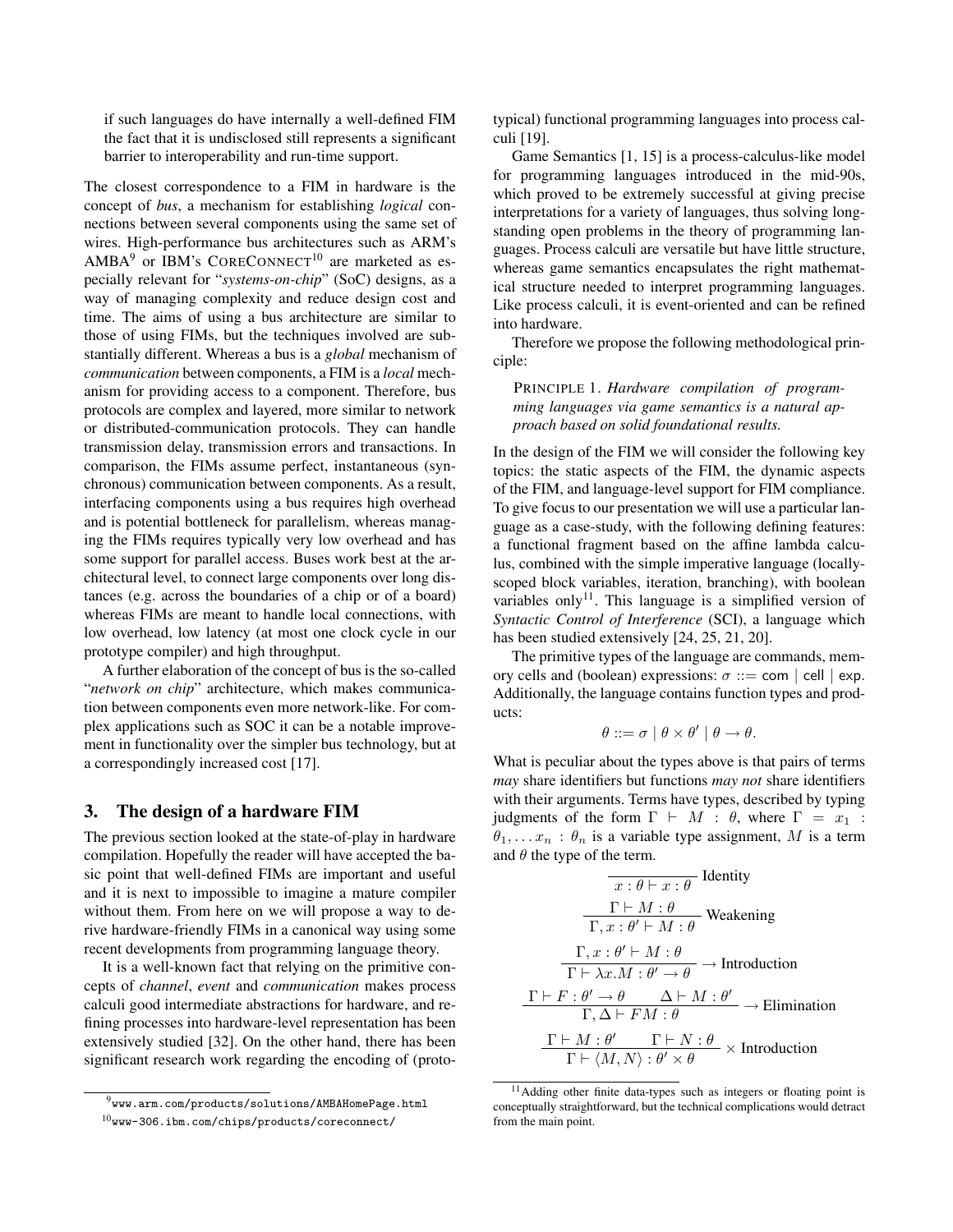The language contains the standard constructs for structured state manipulation and control. It is convenient to present these constructs in a functional form:

| 1:exp                                                                       | constant           |
|-----------------------------------------------------------------------------|--------------------|
| 0:exp                                                                       | constant           |
| skip: com                                                                   | no-op              |
| $\mathsf{asg} : \mathsf{cell} \times \mathsf{exp} \rightarrow \mathsf{com}$ | assignment         |
| der : cell $\rightarrow$ exp                                                | dereferencing      |
| seq : com $\times$ com $\rightarrow$ com                                    | sequencing         |
| par : com $\rightarrow$ com $\rightarrow$ com                               | parallel execution |
| op : $exp \times exp \rightarrow exp$                                       | logical operations |
| if : $\exp \times \text{com} \times \text{com} \rightarrow \text{com}$      | branching          |
| while : $\exp \times \text{com} \rightarrow \text{com}$                     | iteration          |
| newvar : (cell $\rightarrow$ com) $\rightarrow$ com                         | local variable.    |
|                                                                             |                    |

Product has syntactic precedence over arrow, which associates to the right.

For example, a term with conventional syntax, such as

integer x;  $x = 0$ ; if  $(x < y)$   $x = !x$ ;

would be written as

$$
\begin{aligned} & \text{newvar}(\lambda x. \\ & \text{seq}(\text{asg}(x, 0), \\ & \text{if}(\text{neq}, \text{asg}(x, \text{not } x), \text{skip}))). \end{aligned}
$$

The interesting structural feature of the type system SCI is allowing sharing of identifiers (contraction) in productformation but disallowing it in function application. Reynolds, the inventor of SCI, was interested in this rule to eliminate covert interference between terms that ostensibly do not share identifiers, hence the name. This type system facilitates reasoning about program correctness and it has eventually led to the development of bunched [22] and separation logic [26].

This restriction can be exploited in several ways, as noticed in the different type signature on sequential (uncurried) versus parallel (curried) composition. This makes terms such as  $\lambda x.x; x$  are legal, while  $\lambda x.x \parallel x$  is illegal. Another consequence of this restriction is that nested function application as in  $\lambda f \lambda x. f(f(x))$  is also banned. We note that the type-system SCI is an instance of the type-system *Syntactic Control of Concurrency* (SCC), which has been studied using game semantics  $[12]^{12}$ .

#### 3.1 Static interfaces for FIM in hardware

As one would perhaps expect, there will be a strong connection between the interface of a hardware module and the signature of the function or, more generally, the term, it implements.

The game-semantic model interprets types as so-called *arenas*, which are structured sets of basic actions called *moves*.

DEFINITION 1. An arena A is a triple  $\langle M_A, \lambda_A, \vdash_A \rangle$  where

- $M_A$  *is a set of* moves,
- $\lambda_A : M_A \to \{O, P\} \times \{Q, A\}$  *is a function determining for each*  $m \in M_A$  *whether it is an Opponent or a* Proponent move*, and a* question *or an* answer*.*
- $\bullet \vdash_A$  *is a binary relation on*  $M_A$ *, called* enabling*, satisfying*
	- *if*  $m \vdash_A n$  *for no*  $m$  *then*  $\lambda_A(n) = (O, Q)$ *,*
	- *if*  $m \vdash_A n$  *then*  $\lambda_A^{OP}(m) \neq \lambda_A^{OP}(n)$ *,*
	- *if*  $m \vdash_A n$  *then*  $\lambda_A^{QA}(m) = Q$ .

We write  $\lambda_A^{OP}$ ,  $\lambda_A^{QA}$  for the composite of  $\lambda_A$  with respectively the first and second projections. If  $m \vdash_A n$  we say that  $m$  enables  $n$ . We shall write  $I<sub>A</sub>$  for the set of all moves of A which have no enabler; such moves are called *initial*. Note that an initial move must be an Opponent question.

The arenas for the basic types are as follows:

- $\lbrack \; \text{com} \; \rbrack = \langle \{q, a\}, \{q \mapsto (O, Q), a \mapsto (P, A)\}, \{(q, a)\}\rangle.$ This tells us that a command has two observable actions, corresponding to a request for execution and an acknowledgement that the execution completed successfully.
- [exp] =  $\langle \{q, t, f\}, \{q \mapsto (O, Q), t \mapsto (P, A), f \mapsto$  $(P, A)$ ,  $\{(q, t), (q, f)\}\rangle$ .

A boolean expression has three observable actions, a request for execution and two possible outcomes.

•  $\llbracket \text{cell} \rrbracket = \langle \{q, t, f, wt, wf, a\}, \{q \mapsto (O, Q), t \mapsto$  $(P, A), f \mapsto (P, A), wt \mapsto (O, Q), wf \mapsto (O, Q), a \mapsto$  $(P, A)$ , { $(q, t), (q, f), (wt, a), (wf, a)$ }.

A memory cell has three actions for reading, the same as in the case of a boolean expression, and three actions for writing: requests to write true or write false and an acknowledgement.

The enabling relation reflects, intuitively, the basic causal connection between moves: for a base type, an answer must be 'enabled' by a question.

Composite types are interpreted by composite arenas constructed as follows:

•  $M_{A\times B} = \langle M_A + M_B, [\lambda_A, \lambda_B], \vdash_A + \vdash_B \rangle.$ 

The product arena is simply the structure-preserving disjoint union of the two arenas.

•  $M_{A\rightarrow B} = \langle M_A + M_B, [\overline{\lambda}_A, \lambda_B], \vdash_A + \vdash_B + I_B \times I_A \rangle,$ where  $\lambda m = (O, x)$  if and only if  $\lambda m = (P, x)$ .

The arrow arena is similar to the product arena but it involves the switching of polarities Proponent-Opponent for the arena in the contra-variant position, and extending

<sup>&</sup>lt;sup>12</sup>SCI is SCC with all concurrency bounds set to the unit value.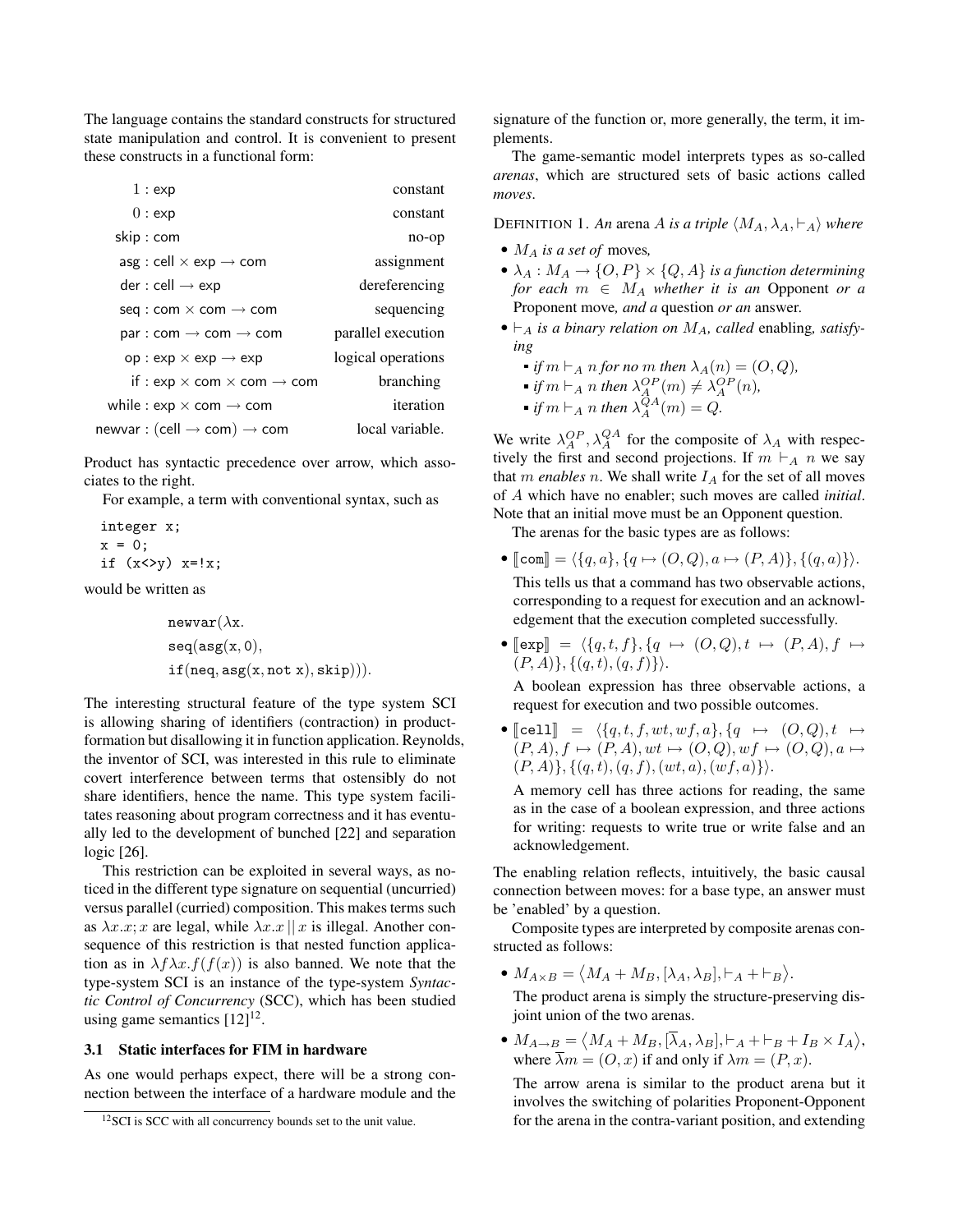the enabling relation so that initial moves of the argument are justified by the initial moves of the function.

The computational intuition for reversing polarities is that, in the case of an argument the "inputs" become "outputs" and vice-versa. The extension of the enabling relation is motivated by establishing a causal connection between computations executed by the argument and those executed by the main body of the function.

For example, the arena for type  $com \rightarrow com$  is:

- $M = \{q1, q2, a1, a2\}$
- $\lambda = \{q1 \mapsto OQ, q2 \mapsto OQ, a1 \mapsto PA, a2 \mapsto PA\}$
- $\bullet \vdash = \{(q1, q2), (q1, a1), (q2, a2)\}.$

In the definition of the set of moves,  $M_{\text{com}\rightarrow\text{com}} = M_{\text{com}} +$  $M_{\text{com}}$  we defined the two injections associated to the disjoint sum as  $in_i(x) = xi$ .

There is a natural and elegant connection between an arena and an interface:

PRINCIPLE 2. *There is an immediate connection between the following game-semantic and hardware concepts:*

- *An* arena *corresponds to an* interface*.*
- *A* move *corresponds to a* port *in the interface.*
- *A* Proponent *move is an* output *port.*
- *An* Opponent *move is an* input *port.*
- *A* question *is a* request*.*
- *An* answer *is an* acknowledgment.

A term of type  $\Gamma \vdash M : T$  is interpreted in arena  $\llbracket \Gamma \rrbracket \rightarrow \llbracket T \rrbracket$ . This means that this term will be compiled into a circuit with interface defined by its arena. For example, for a term  $x : \text{com} \vdash M : \text{com},$  the interface will be given by the arena  $com \rightarrow com$  discussed above:



What is not obvious in the conventional interface depiction above is the enabling relation, which plays an essential role in the definition of the semantics and of the FIM. In fact the concept of enabling does not have any obvious hardware equivalent.

## 4. The sequentially reentrant access protocol

In the previous section we gave a method for defining an interface for any type as a structured set of ports. In this section we give a protocol which governs access to these interfaces, rules which will be formulated in an assumeguarantee way: *assuming* the environment is well behaved in the way it provides input actions, a circuit must *guarantee*

that its outputs will behave in a certain way. This protocol will be derived directly from the game-semantic model.

Let us start again with some basic game-semantic definitions.

A *justified sequence* in arena A is a finite sequence of moves of A so that the first move is initial and each subsequent occurrence of a move  $n$  must have a uniquely associated earlier occurrence of a move m such that  $m \vdash_A n$ . We say that n is (explicitly) justified by m or, when n is an answer, that  $n$  answers  $m$ .

If a question does not have an answer in a justified sequence, we say that it is *pending* in that sequence. In what follows we use the letters  $q$  and  $a$  to refer to questionand answer-moves respectively,  $m$  will be used for arbitrary moves and  $m_A$  will be a move from  $M_A$ .

A justified sequence is a *legal move* if it satisfies:

Fork : In any prefix  $s' = \cdots$   $\widehat{q \cdots m}$  of s, the question  $q$  must be pending before  $m$  is played.

**Wait** : In any prefix  $s' = \cdots$   $\overbrace{q \cdots q}$  of s, all questions justified by  $q$  must be answered.

**Serial** : In any prefix  $s' = \cdots q \cdots q$  the first occurrence of q cannot be pending when the second one is played.

The simplest sequences of moves that *violate* Fork, Wait and Serial respectively are:

**Fork**: 
$$
q1
$$
  
\n**Wait**:  $q1$   
\n**Serial**:  $q1$   
\n**Serial**:  $q1$   
\n**General**  $q2$   
\n**Partial**  $q2$ 

For an arena A, the set of all plays satisfying these conditions is  $P_A$ , its set of (legal) plays.

The intuition behind these game rules is intimately connected to the language SCI. We can think of a question as the start of a process and an answer as its termination. The FORK rule says essentially that only a "live" process can spawn children; JOIN stipulates that a process can only terminate if all its children processes have terminated. This is essentially the static nature of concurrency in our language, where the only concurrent construct is par. The final rule, SERIAL, restricts any process to only one active instance at any given time, which is a consequence of our banning of sharing in concurrent contexts; in the context of hardware it means that each module may receive a new initial request only when the previous initial request has been acknowledged.

The consequence of the SERIAL rule is the following:

THEOREM 2 ([12]). *The representation of the game model for any term*  $\Gamma \vdash M : T$  *of SCI is a regular language.* 

This justifies our choice of SCI as an interesting target language, as it has both higher-order functional features, imperative features, and a finite-state model at any term which recommends it for efficient hardware compilation.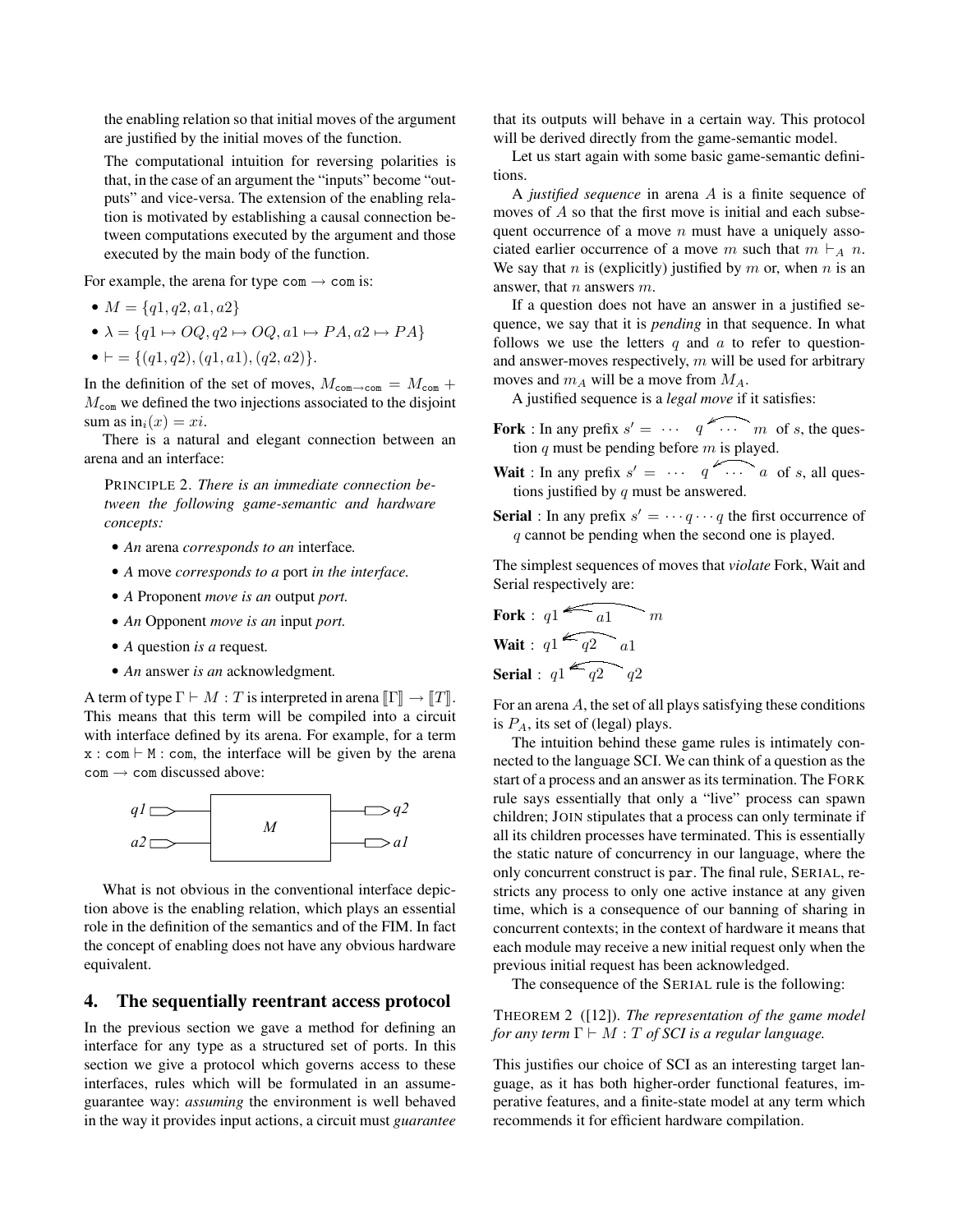PRINCIPLE 3. *There is an immediate connection between the following game-semantic and hardware concepts:*

- *An* occurrence *of a move is a* signal *on a port.*
- *A* justified sequence *in an arena is a* waveform *on an interface.*
- *The set of* plays *on an interface is a* protocol *of access to the interface.*

In the above we abstract the definition of a "signal," i.e. its precise phase encoding. Below, to keep the presentation focused we assume a low-high-low encoding  $(\Box | \Box)$ , but other encodings can be equally used. This also affects the exact shape of the waveform.

Let us call the protocol corresponding to the SCI game model the *Sequentially Reentrant Access Protocol* (SRAP).

For instance, any communication mediated by interface  $\lceil \text{com} \rightarrow \text{com} \rceil$  must behave following the following pattern:

- 1. the first action *must* be an input request on q1;
- 2. the second action *may* be an output request on q2 which indicates that the function is requesting an evaluation of its procedural argument
- 3. then, the third action *must* be an input acknowledgment on a2 indicating successful completion of the procedural argument's execution;
- 4. the protocol continues from Step 2;
- 5. the second action *may* also be an output acknowledgment on a1 indicating that the main procedure has completed execution.

If Steps 2 and 3 are omitted then we have a function that is ignoring its argument (i.e. non-strict). According to this protocol, all SRAP-compliant traces for this interface are captured by the regular expression  $q1(q2 \cdot a2)^*a1$ .

#### §

The game-semantic model is *denotational*, i.e. inductively defined on the syntax of the language. The model of a term is a *strategy*, i.e. a set of plays indicating how the Proponent will respond to any Opponent action, given the play up to that point. A strategy is subject to certain closure conditions, which are not relevant for our discussion here. More relevant is a property of strategies (*thread-independence* [11, Sec. 2.6.2]) that says that repeated plays of the same strategy will be essentially the same, i.e. the strategy has no hidden state information preserved between its initial question and its (final) answer. We call this property "*Reset*" noting that it is not a property of the protocol, but it is a property that circuits that participate in the protocol must satisfy. Note that it is known that circuits that are meant to be used compositionally must satisfy this self-resetting property [29].

One of the important properties of strategies is that they *compose* in a way that preserves both the legality of the

resulting composite plays and the closure conditions of the resulting composite strategy. The details of composition are not relevant for our current discussion, but the following consequence is:

THEOREM 3 (Compositionality). *If* A *and* B *are two SRAPcompliant circuits with interfaces*  $[T_1 \rightarrow T_2]$  *and*  $[T_2 \rightarrow$  $T_3$  *respectively, then the circuit*  $B \circ A$  *of interface*  $T_1 \rightarrow$  $T_3$  *formed by connecting the ports*  $T_2$  *in the two circuits will be SRAP-compliant:*



The compositionality of a protocol rarely receives the emphasis it deserves. This property reduces substantially the burden of proof in creating complex composite circuits. It is enough to show that each individual module is protocolcompliant, then using compositionality we can safely assume that any interconnection of the sub-circuits that is compatible with the signature of the interface will result in a protocol-compliant circuit.

PRINCIPLE 4. *Interface-access protocols should be compositional in order to simplify the design of complex circuits.*

Note that the RESET property is also compositional in the same sense.

## 4.1 Synchronous versus asynchronous SRAP and related optimisations

Conventional game-semantic models exhibit an asynchronous view of concurrency. This makes them naturally suitable for the design of asynchronous hardware. When using game models to target synchronous (clocked) hardware one must take into account the possibility of several moves/signals occurring simultaneously. Note that this is level of synchronicity is simply used to to enhance performance, processing several inputs at once and issuing outputs instantaneously is faster, but has no bearing on correctness. A synchronous version of a protocol can be immediately derived using *round abstraction* [2]. For example, the (asynchronous) set of plays for  $com \rightarrow com$  and its round-abstracted (synchronous) version can be seen in Fig. 1 (simultaneous signals are separated by commas, alternate labellings for a transition are separated by a slash).

The use of a asynchronous versus synchronous implementation has a serious impact on performance. The roundabstraction algorithm guarantees that the synchronous version of state machine has fewer (or equal) states, but may have more transitions. It is difficult to assess apriori the impact of round abstraction on the logical complexity of a circuit, but the synchronous version has an obvious speed advantage. Whereas the asynchronous model alternates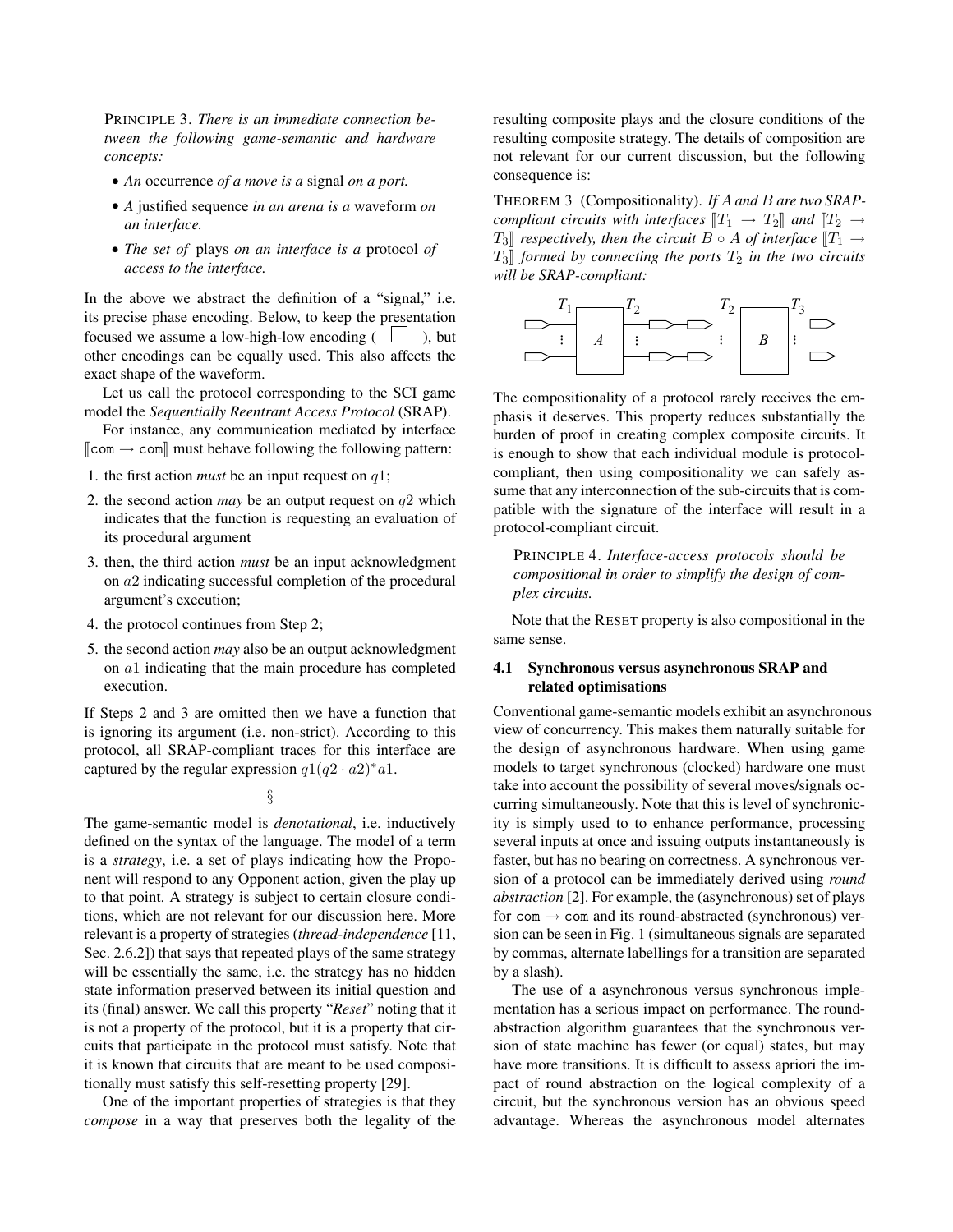

**Figure 1.** Asynchronous vs. synchronous model for  $com \rightarrow com$ 

between receiving inputs and producing outputs the synchronous model responds instantly (i.e. in the same clock cycle) to an input, and can handle several inputs at once. This makes implementation of constants and simple and ubiquitous functional constants (such as sequential composition) far more efficient, because they no longer introduce any delays at all, but respond instantly to input; in fact for both constants (true, false) and sequential composition the implementation is simply wires connected the right input and output ports.

The fact that our circuits work under a set protocol (SRAP) raises new opportunities for optimisation through automaton minimisation. Minimisation algorithms such as Hopcroft's [14] work by identifying bisimulation-equivalent states; however, when the protocol is set, it means that the automaton can only receive inputs from a restricted language, that of the protocol, which raises new possibilities for optimisation. Note that the more restrictive the protocol the greater the possibility of optimisation. The trivially extreme case of an empty protocol would allow any automaton to be reduced to the one-state automaton accepting all strings. Because we are working with a *fully abstract* gamesemantic model, it means that the underlying protocol is the most restricted possible which still allows the compilation of any program. In other words, any finite interaction which is SRAP-compliant can be realised by a program [12].

This point is illustrate in Fig. 2. In it we show three basic programming language constructs: the true constant, sequential composition and iteration. In the figure we show the resulting configurations on an FPGA (Xilinx XC5VLX50) for the original asynchronous game model, the round-abstracted synchronous version and its optimisation under the assumed SRAP-compliant behaviour. These circuits are intended only to give a concrete feel for the effectiveness of the algorithms.

The reduction of true and seq to simply connectors is a remarkable optimisation which has a tremendous impact on the overall efficiency (time and space) of the circuits generated. Also, we should emphasise that the synchronous versions of the circuits we obtain are well-behaved under instant feedback, a well-known problem in conventional synchronous languages such as ESTEREL [4].

### 4.2 Activation managers

The development up to this point addresses gives a FIM consisting of a static definition (the interface) and a dynamic set of rules (the protocol) which solves the first problem we identified earlier: designing interfaces that correspond to (possibly higher-order) functions. In this section we shall see how re-instantiation can be avoided by using *sharing* instead. This also solves the problem of book-keeping of names for modules and ports.

Suppose that we have a (slave) circuit  $P$  with interface  $T$ , and suppose it is used twice by a (master) circuit Q. In order to avoid instantiating  $P$  twice we will use a special circuit called an *activation manager* (AM):



If Q makes the initial request on a root port of  $T_1$  then AM will establish a logical connection between P and the ports of  $T_1$ ; it can be seen that AM works just like a local simple bus for  $P$ . If  $P$  is large and AM small this can vastly improve the total footprint. We will see an example in the next section.

The question to ask at this point is: *How can we implement an AM?* Or even a more basic question: *What does it mean for an AM to be correct?*

Note that the AM is not one circuit, but a family of circuits indexed by any type in the language.

The correctness of the AM is precisely captured by the diagram above, which can be written equationally as

$$
Q \circ \langle P, P \rangle = Q \circ Am \circ P.
$$

In order for the composition to type-check, we need the circuits involved to have the following interfaces:  $P : X \rightarrow$  $T, Q: T \times T \rightarrow Y$  and  $Am: T \rightarrow T \times T$ . In fact the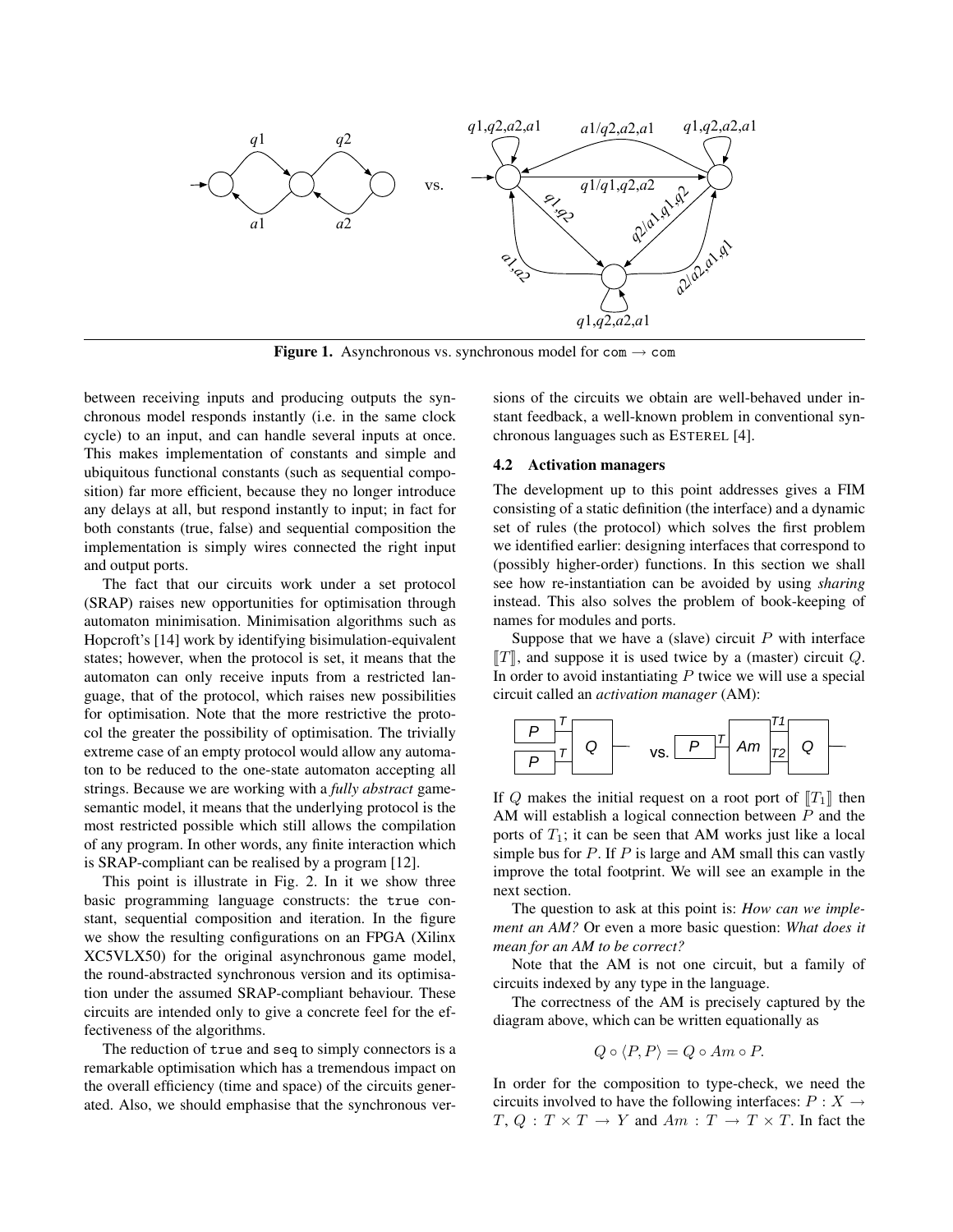

Figure 2. Several typical circuits and optimisations

mention of  $Q$  is irrelevant, what we need is simply

$$
\langle P, P \rangle = Am \circ P.
$$

These above are circuits, but now if we trace our intuitions back through the game-semantic model to the programming language it is quite obvious that we want  $Am$  to represent the denotation of the diagonal function  $\lambda x.\langle x, x \rangle$  that given an argument returns a pairing of the argument with itself.

Note that this need for circuits to behave similarly under sharing versus replication is a main reason why they need to have the self-resetting property. Clearly, if  $P$  above has internal state that is changes in a way that survives a round of usage—let us say that  $P$  has an internal counter for the number of times it is activated—then it is not possible to expect the same behaviour in the shared scenario as in the replicated scenario, as the shared  $P$  will be used twice as many times as the replicated instances.

Fortunately, we can extract a representation for the diagonal, at any type directly from the game-semantic model [12]: this is the Application Manager! From Thm. 2 we know that this is a finite-state model which can be mapped into hardware using standard methods (the synchronous version of the diagonal must undergo round abstraction, as explained before).

In Fig. 3 we show the asynchronous model for the diagonal com  $\rightarrow$  com  $\times$  com, the synchronous model and the circuits resulting from mapping the two diagonals on a Xilinx Virtex-5 (XC5VLX50) FPGA. The asynchronous AM

requires 7 flip-flops (FF) and 22 look-up tables (LUT), while the synchronous version requires 3 FFs and 6 LUTs.

Finally, note that the AM for com  $\rightarrow$  com  $\times$  com has both the same signature and the same behaviour as the CALL logical module in the *micro-pipelines* framework [28]. It is reasonable to claim that application managers are a generalisation across all type signatures of the concept of a CALL module.

#### 4.3 Protocol compliance through type systems

As seen from the previous section, the proper operation of an AM is premised on it being used to connect SRAPcompliant, self-resetting components. The AMs themselves satisfy these conditions and, using the compositionality property (Thm. 3) the resulting circuits are also SRAPcompliant and can participate in other larger circuits structured using AMs. This is perfectly consistent with Harper's earlier quote:

PRINCIPLE 5. *In hardware, type systems must be realised as compositional protocols.*

In hardware compilation the compositionality of SRAP simplifies the compilation process in the following way. Each basic construct of the language is compiled into a simple, SRAP-compliant circuit. Composition of sub-programs with disjoint sets of identifiers can be realised by wiring the corresponding circuits in a way that is consistent with the typing of their interfaces (cf. Theorem 3). Sharing of identifiers is then realised through AMs. The type system of the language will automatically allow sharing of identifiers in pairing but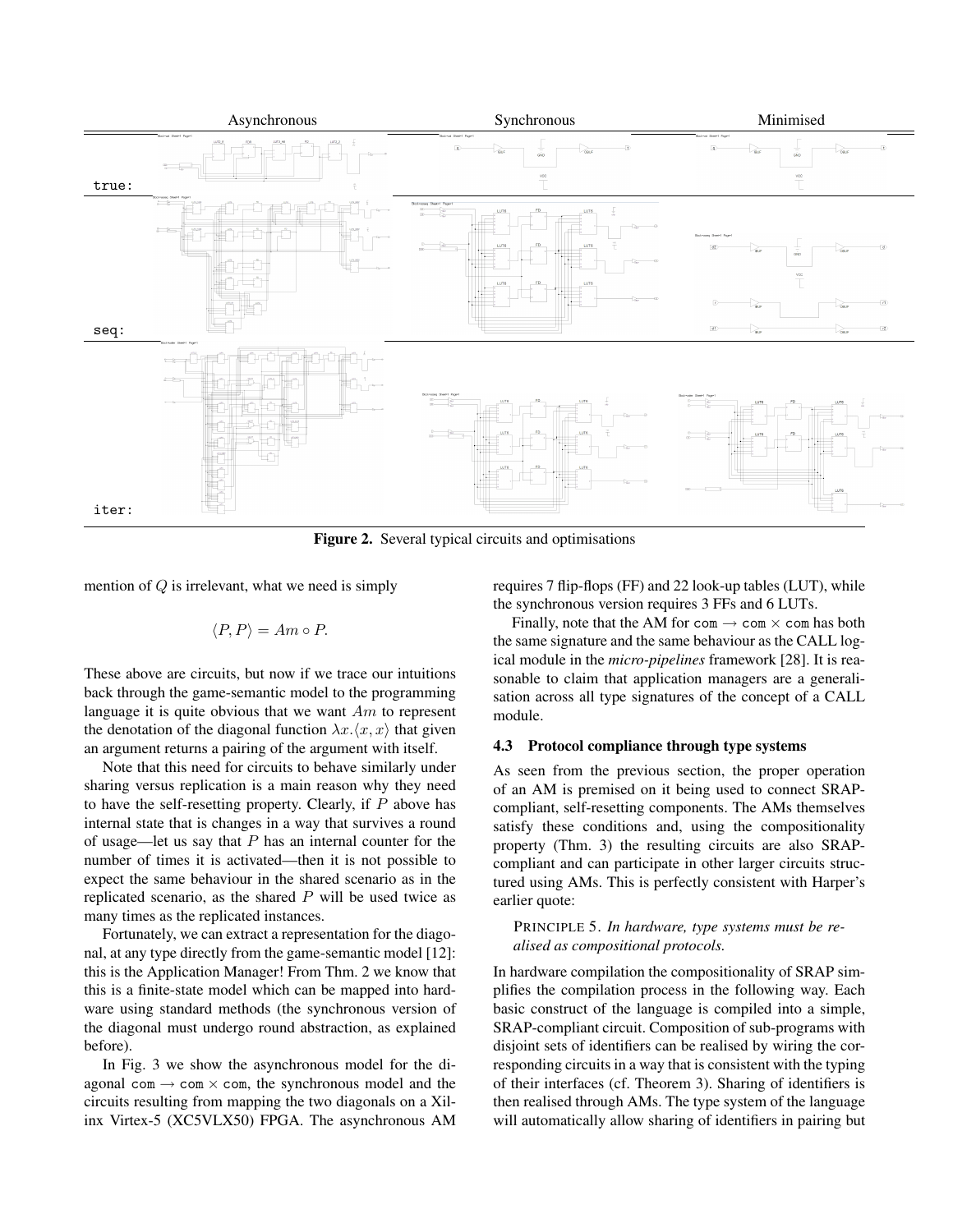

**Figure 3.** Asynchronous and synchronous AMs for com  $\rightarrow$  com  $\times$  com

disallow it in function application. As already mentioned, according to the type system it is legal to form terms such as  $\langle f(x); f(x)\rangle$  but illegal to form  $f(f(x))$  or  $f(x)|| f(x)$ .

Because the circuits are a direct representation of the semantics of the type system and the language, a compiler can be constructed denotationally. Function application is simply circuit composition, contraction is implemented by AMs of the right type, and lambda abstraction is, through the currying isomorphism, only a relabelling of ports. The implementations for the constants is a hardware representation of their game model. Additionally, the fact that all circuits are SRAP-compliant means that the FSM representation for their game model can be optimized beyond conventional minimisation [14], taking into account that certain input combinations, which violate the access protocol, are not possible [10].

#### 4.4 Working with application managers

First lets look at an example of SRAP-compliant use of the activation manager. The representation of the gamesemantic model (synchronous and optimized) of skip and tional minimisation [14], taking into account that certain in-<br>put combinations, which violate the access protocol, are not<br>possible [10].<br>**4.4 Working with application managers**<br>First lets look at an example of SRAP-comp



Figure 4. Sequential function call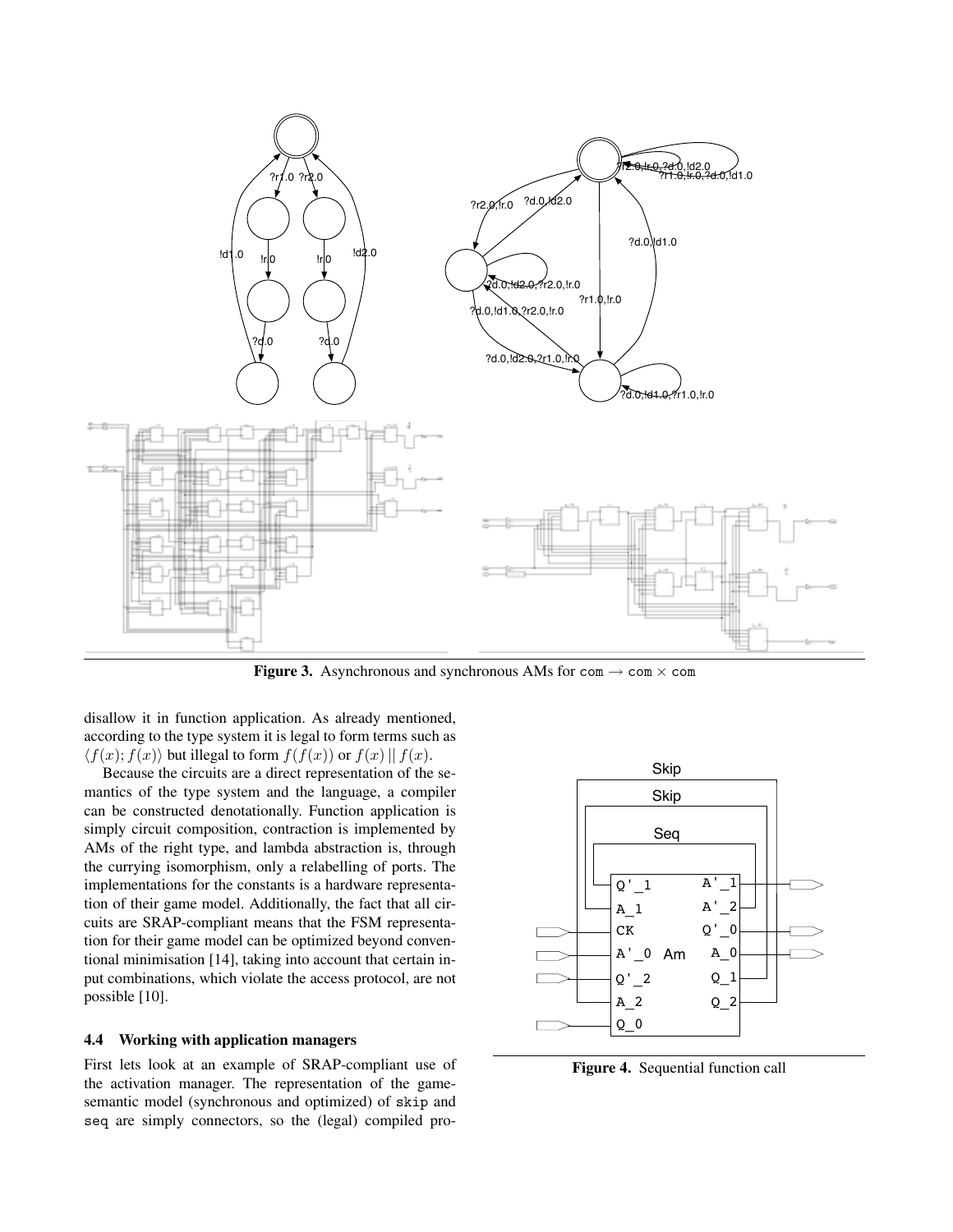

Figure 5. Nested function call

gram  $f(\text{skip})$ ;  $f(\text{skip})$  has schematic in Fig. 4, where AM is the diagonal for (com  $\rightarrow$  com)  $\rightarrow$  (com  $\rightarrow$  com)  $\times$  $(\text{com} \rightarrow \text{com})$ .

Its behaviour is as follows: it will call the interface for  $f$ twice, and each time  $f$  asks for an argument it will provide skip, which is implemented as a wire between its own Q and A ports. A typical (legal) trace on this AM is

$$
Q_2'Q_0'Q_0Q_2A_2A_0A_0'A_2'Q_1'Q_0'Q_0Q_1A_1A_0A_0'A_1'.
$$

If we attempt to synthesise the invalid program  $f(f(\text{skip}))$ we obtain the schematic in Fig. 5, with skip implemented as a connector and function application implemented as wiring.

To be more precise, the circuit above is

$$
\lambda f.(\lambda f'.(\pi_1 f')((\pi_2 f')(\text{skip})))(\delta f)).
$$

Where  $\delta = \lambda x.\langle x, x \rangle$  is the diagonal, implemented as Am. The AM, same as before, must handle now traces of the

form

$$
Q_2^{\prime} Q_0^{\prime} Q_0 Q_2 Q_1^{\prime} Q_0^{\prime} Q_0 Q_1 A_1 A_0 A_0^{\prime} A_1^{\prime} A_2 A_0
$$

Note the nesting of request and acknowledgements  $Q_0$  and  $A<sub>0</sub>$ , which breaks serialization. Simulating the circuit in a tool such as Xilinx ISE we can see that the activation manager simply deadlocks after this trace and it never produces the  $A_0$ . The reason is that after  $A'_1$  the AM has established a communication channel with the first projection, so the input on  $A_2$  is unexpected and cannot be handled. Keeping track of nested function calls requires more than static resources and is substantially more expensive to implement.

§

The second typical way to violate SRAP is by trying to use concurrent access to interface components, as in the



Figure 6. Concurrent function call

the program for  $par(f(\text{skip}))(f(\text{skip}))$ , synthesised as in Fig. 6, where par is part of the implementation of parallel composition. The problems here are obvious and no trace analysis is required. AM is not equipped to arbitrate the simultaneous initial requests on  $Q'_1, Q'_2$ , but even if it did, they are forwarded *at the same time* to the *same* instance of f via  $Q'_0$ ! This is precisely the source of the bug in HANDELC.

## 5. Conclusion

The effectiveness of this approach can be easily argued, as all the weaknesses enumerated before, arising form the lack of a FIM are resolved using the games-based approach. We are able to define interfaces that implement higher-order functions and thanks to the well-defined SRA protocol we can construct (automatically) light-weight AMs, at least as compared to alternatives such as buses or NOC, that can efficiently (in time and space) share (self-resetting) modules with any SRAP-compliant signature.

An earlier version of this work was the *Geometry of Synthesis* (GOS) [9], a direct circuit-based semantics for a similar language (lacking parallel composition). The difference between GOS and the simpler method we propose here is that the former is inspired by game semantics, whereas the latter is simply game semantics. Using the game semantic model has certain advantages, such as eliminating the need for re-proving soundness. Using the game-semantic model also has some other, subtler advantages that take advantage of the full-abstraction property of the model to realize further optimizations of the concrete representation of the game model [10].

Also, establishing a methodology for the semantic-directed compilation of game models into hardware, preserving correctness, allows us to take advantage of the rich gamesemantic literature, which provides fully abstract models for a large variety of programming languages.

A proof-of-concept compiler was implemented using this approach. One of the test applications was a backpropagation neural-network with 12 4-bit neurons. The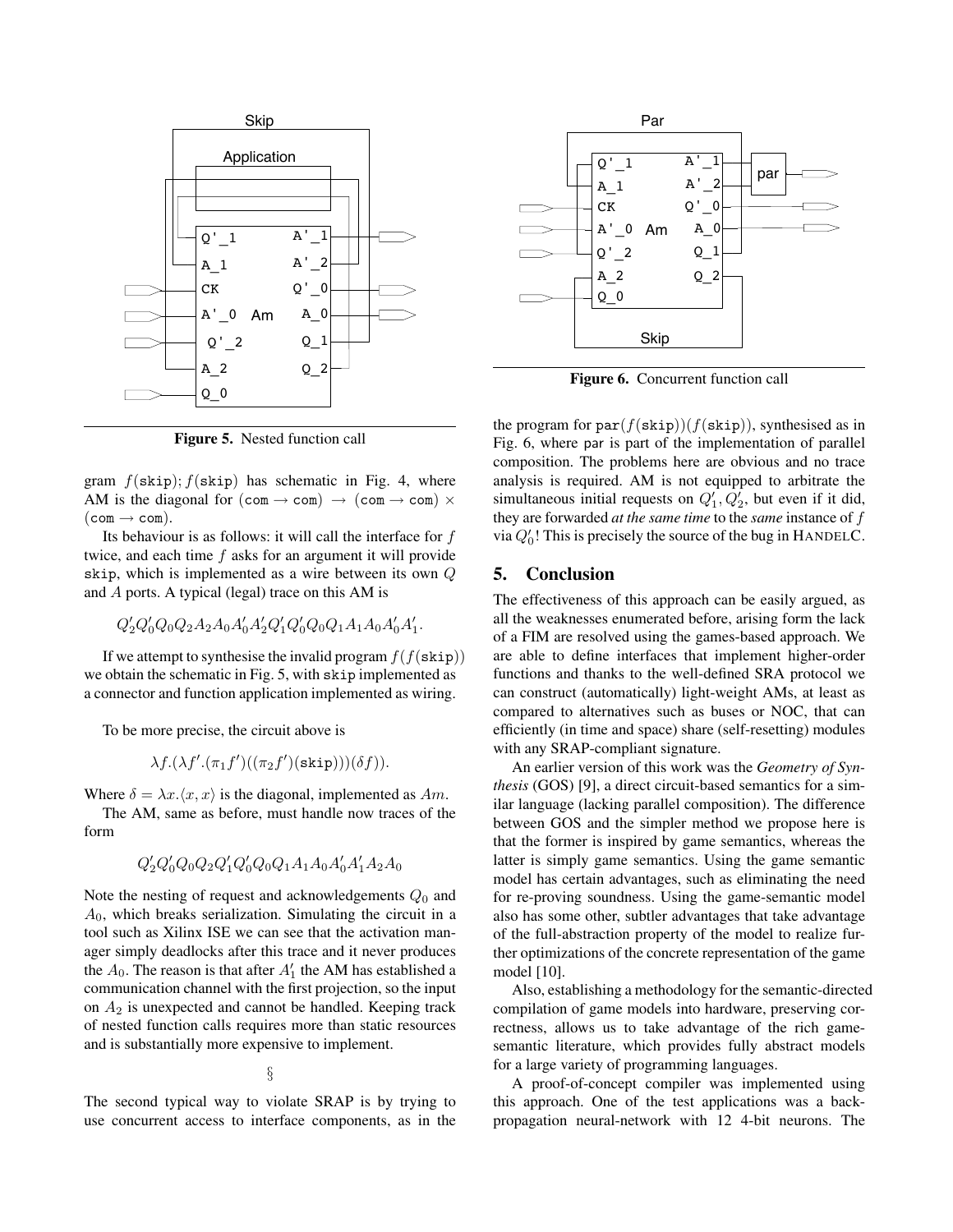project was carried out by a student with no training in digital design. Using a standard textbook algorithm of 167 lines of source code, the compiler produced a design that fitted comfortably on a Spartan XC3S200 FPGA, using 10% of available FFs, 13% of available LUTs and 19% of available slices, clocked at maximum frequency.

The argument of this paper is a methodological one: FIMs, access protocols, application managers and languagesupport through type systems, all fit naturally in the gamesemantic framework and can be immediately and naturally translated into relevant hardware concepts. These concepts can overcome the absence of FIMs in hardware compilation, which is a significant obstacle in the way of producing mature and usable hardware compilers. Without well defined FIMs it is not possible to support separate compilation units, which greatly restricts library support and run-time interoperability of components. Another immediate consequence of having a well defined FIM is the ability to implement activation managers, circuits that can share the functionality of other circuits. We have presented a simple (but non-trivial) example for a FIM and an associated access protocol that guarantees the correct usage of circuits that implement the interface. The SRA Protocol supports a rich type system and has built-in support for safe concurrency, which is an important step forward compared to the state-of-the-art in hardware compilation.

PRINCIPLE 6. *Lessons learned decades ago concerning the design and implementation of compilers must not be ignored, but must be adapted to hardware compilation.*

## References

- [1] S. Abramsky, R. Jagadeesan, and P. Malacaria. Full abstraction for PCF. *Inf. Comput.*, 163(2):409–470, 2000.
- [2] R. Alur and T. A. Henzinger. Reactive modules. *Formal Methods in System Design*, 15(1):7–48, 1999.
- [3] Arvind and R. S. Nikhil. Executing a program on the mit tagged-token dataflow architecture. *IEEE Trans. Computers*, 39(3):300–318, 1990.
- [4] G. Berry and G. Gonthier. The Esterel synchronous programming language: Design, semantics, implementation. *Sci. Comput. Program.*, 19(2):87–152, 1992.
- [5] P. Bjesse, K. Claessen, M. Sheeran, and S. Singh. Lava: hardware design in haskell. In *ICFP*, pages 174–184, 1998.
- [6] M. Budiu and S. C. Goldstein. Compiling application-specific hardware. In *FPL*, pages 853–863, 2002.
- [7] B. Buyukkurt, Z. Guo, and W. A. Najjar. Impact of loop unrolling on area, throughput and clock frequency in Roccc: C to VHDL compiler for FPGAs. In *ARC*, pages 401–412, 2006.
- [8] Celoxica. *Handel-C Reference Manual*. http://www. celoxica.com.
- [9] D. R. Ghica. Geometry of Synthesis: a structured approach to VLSI design. In *POPL*, pages 363–375, 2007.
- [10] D. R. Ghica. Geometry of synthesis 2: Compiling finitebound concurrency into hardware. Games for Logic and Programming Languages IV, March 2009.
- [11] D. R. Ghica and A. Murawski. Angelic semantics of finegrained concurrency. *Annals of Pure and Applied Logic*, 151(2-3):89–114, 2008. Special Issue for the Games for Logic and Programming Languages Workshop, Edinburg, 2005.
- [12] D. R. Ghica, A. S. Murawski, and C.-H. L. Ong. Syntactic control of concurrency. *Theor. Comput. Sci.*, 350(2-3):234– 251, 2006.
- [13] S. Guo and W. Luk. Compiling Ruby into FPGAs. In *FPL*, pages 188–197, 1995.
- [14] J. E. Hopcroft. An nlogn algorithm for minimizing the states in a finite automaton. In Z. Kohave, editor, *The Theory of Machines and Computations*. Academic Press, New York, 1971.
- [15] J. M. E. Hyland and C.-H. L. Ong. On full abstraction for PCF: I, II, and III. *Inf. Comput.*, 163(2):285–408, 2000.
- [16] S. C. Johnson and D. M. Ritchie. The C language calling sequence. Technical Report Computer Science 102, Bell Laboratories, September 1981.
- [17] S. Kumar, A. Jantsch, J.-P. Soininen, M. Forsell, M. Millberg, J. Oberg, K. Tiensyrja, and A. Hemani. A network on chip architecture and design methodology. In *Proceedings. IEEE Computer Society Annual Symposium on VLSI.*, pages 105– 112, 2002.
- [18] W. Luk, D. Ferguson, and I. Page. Structured hardware compilation of parallel programs. In W. Moore and W. Luk, editors, *More FPGAs*. Abingdon EE&CS Books, 1994.
- [19] R. Milner. Functions as processes. In *ICALP 17*, volume 443 of *LNCS*, pages 167–180, 1990.
- [20] P. W. O'Hearn. On bunched typing. *J. Funct. Program.*, 13(4):747–796, 2003.
- [21] P. W. O'Hearn, J. Power, M. Takeyama, and R. D. Tennent. Syntactic control of interference revisited. *Theor. Comput. Sci.*, 228(1-2):211–252, 1999.
- [22] P. W. O'Hearn and D. J. Pym. The logic of bunched implications. *Bulletin of Symbolic Logic*, 5(2):215–244, 1999.
- [23] I. Page and W. Luk. Compiling Occam into FPGAs. In W. Moore and W. Luk, editors, *FPGAs*, pages 271–283. Abingdon EE&CS Books, 1991.
- [24] J. C. Reynolds. Syntactic control of interference. In *POPL*, pages 39–46, 1978.
- [25] J. C. Reynolds. Syntactic control of inference, part 2. In *ICALP*, pages 704–722, 1989.
- [26] J. C. Reynolds. Separation logic: A logic for shared mutable data structures. In *LICS*, pages 55–74, 2002.
- [27] S. Sirowy. C is for circuits: Capturing FPGA circuits as sequential code for portability. In *FPGA*, 2008.
- [28] I. E. Sutherland. Micropipelines. *Commun. ACM*, 32(6):720– 738, 1989. Turing Award Paper.
- [29] I. E. Sutherland and J. K. Lexau. Designing fast asynchronous circuits. In *Seventh International Symposium on Asynchronous Circuits and Systems*, pages 184–194, 2001.
- [30] The University of Manchester Advanced Processor Technologies. *BALSA Reference Manual*. http://www.cs. manchester.ac.uk/apt/projects/tools/balsa/.
- [31] C. H. van Berkel and R. W. J. J. Saeijs. Compilation of communicating processes into delay-insensitive circuits. In *Proceedings of ICCD*, 1988.
- [32] K. van Berkel. *Handshake circuits: An intermediary between communicating processes and VLSI*. PhD thesis, Technische